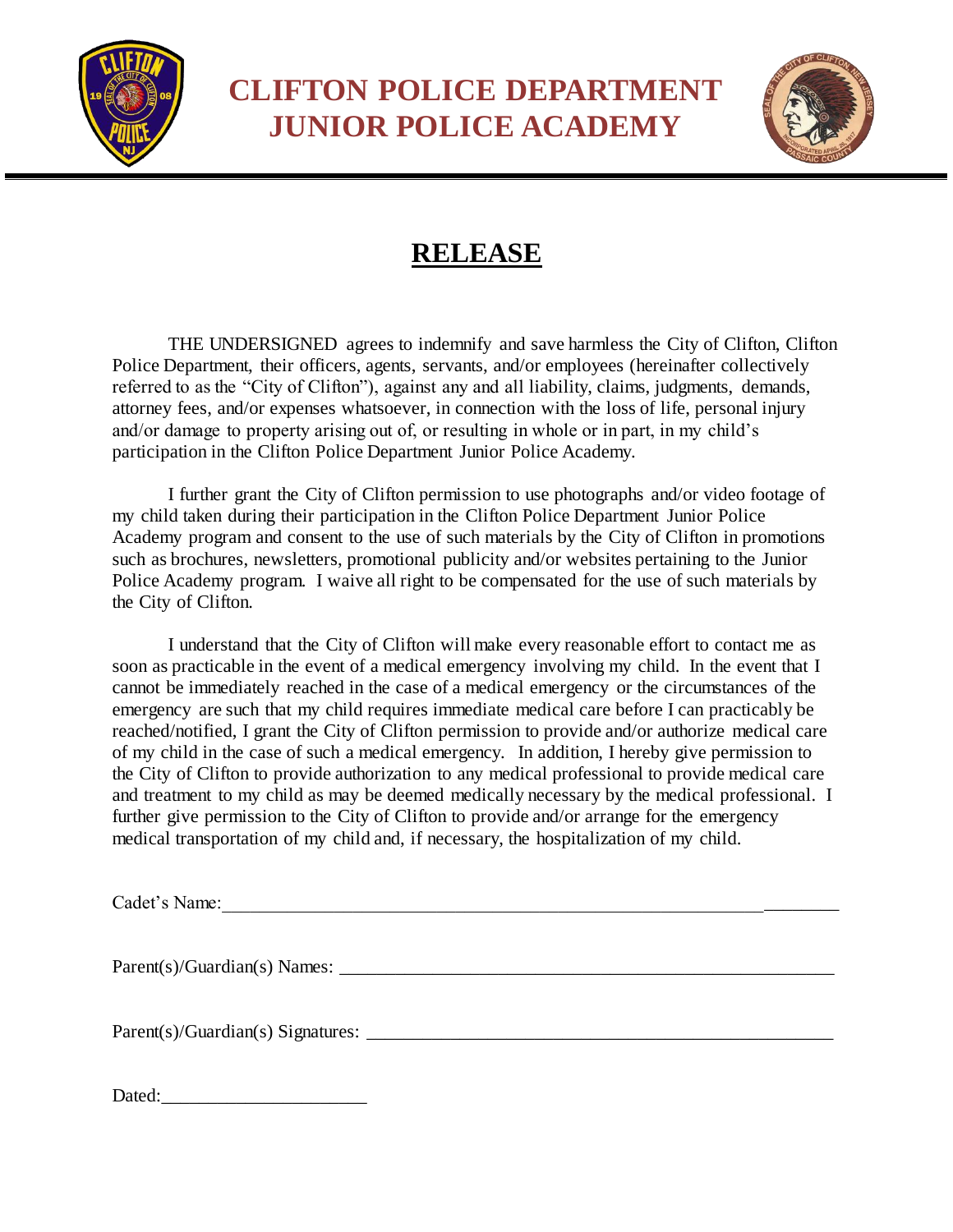

**CLIFTON POLICE DEPARTMENT JUNIOR POLICE ACADEMY**



## INFORMATION SHEET

|                                     |                                |                                  | Please print legibly and mail back as soon as possible to:                                                    |  |
|-------------------------------------|--------------------------------|----------------------------------|---------------------------------------------------------------------------------------------------------------|--|
|                                     |                                | <b>Clifton Police Department</b> |                                                                                                               |  |
|                                     |                                | c/o Juvenile Bureau              |                                                                                                               |  |
|                                     |                                | <b>900 Clifton Avenue</b>        |                                                                                                               |  |
|                                     |                                | Clifton, NJ 07013                |                                                                                                               |  |
|                                     |                                |                                  |                                                                                                               |  |
| <b>First</b>                        |                                | <b>Middle</b>                    | Last                                                                                                          |  |
|                                     |                                |                                  | Address: Address: Address: Address: Address: Address: Address: Address: Address: Address: Address: A          |  |
|                                     |                                |                                  | DOB: ___________________ Age: ______ Height: _______ Weight: _______                                          |  |
|                                     |                                |                                  |                                                                                                               |  |
|                                     |                                |                                  |                                                                                                               |  |
|                                     |                                |                                  |                                                                                                               |  |
|                                     |                                |                                  | Emergency Contact Name: Mameron Control of American American Control of American American American Control of |  |
|                                     |                                |                                  |                                                                                                               |  |
|                                     |                                |                                  |                                                                                                               |  |
| Shirt Size: Small (Adult) _________ |                                |                                  |                                                                                                               |  |
|                                     | Medium (Adult)__________       |                                  |                                                                                                               |  |
|                                     | Large (Adult) ____________     |                                  |                                                                                                               |  |
|                                     | Extra Large (Adult) __________ |                                  |                                                                                                               |  |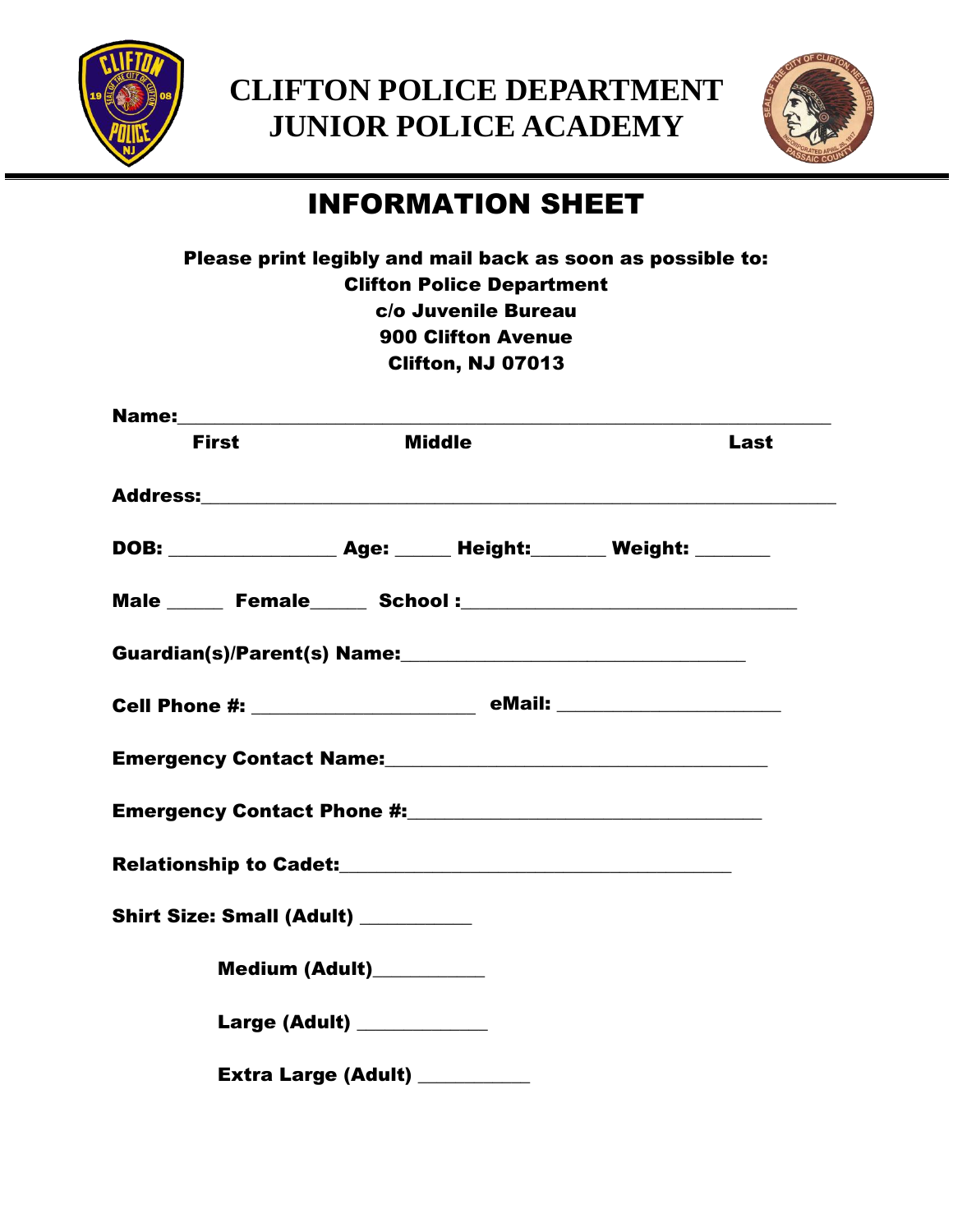



## **MEDICAL & PHYSICAL WAIVER**

PLEASE PRINT LEGIBLY

Cadet's Name:\_\_\_\_\_\_\_\_\_\_\_\_\_\_\_\_\_\_\_\_\_\_\_\_\_\_\_\_\_\_\_\_\_\_\_\_\_\_\_\_\_\_\_\_\_\_\_\_\_\_\_

Parent(s)/Guardian(s) Name(s):

I understand that this information is given voluntarily and is a part of my child's health record, maintained by the Clifton Police Department. I also understand that this information will be kept confidential.

*The Jr. Police Academy will include heavy strenuous activity. Due to the daily physical activity level it is imperative that the child be in good physical health.* 

> *For Example: Running Push-Ups Calisthenics Etc.*

**If you have any questions please contact Det. Stine at the Juvenile Bureau at (973)470-5882.** 

**Doctor's Name:\_\_\_\_\_\_\_\_\_\_\_\_\_\_\_\_\_\_\_\_\_\_\_\_\_\_\_\_\_\_\_\_\_\_\_\_\_\_\_\_\_\_\_\_\_\_\_\_** 

**Doctor's Signature:\_\_\_\_\_\_\_\_\_\_\_\_\_\_\_\_\_\_\_\_\_\_\_\_\_\_\_\_\_\_\_\_\_\_\_\_\_\_\_\_\_\_\_**

The above Cadet is in good physical condition to participate in the physical training aspect at the Clifton Police Jr. Police Academy.

Doctor's Office Stamp: